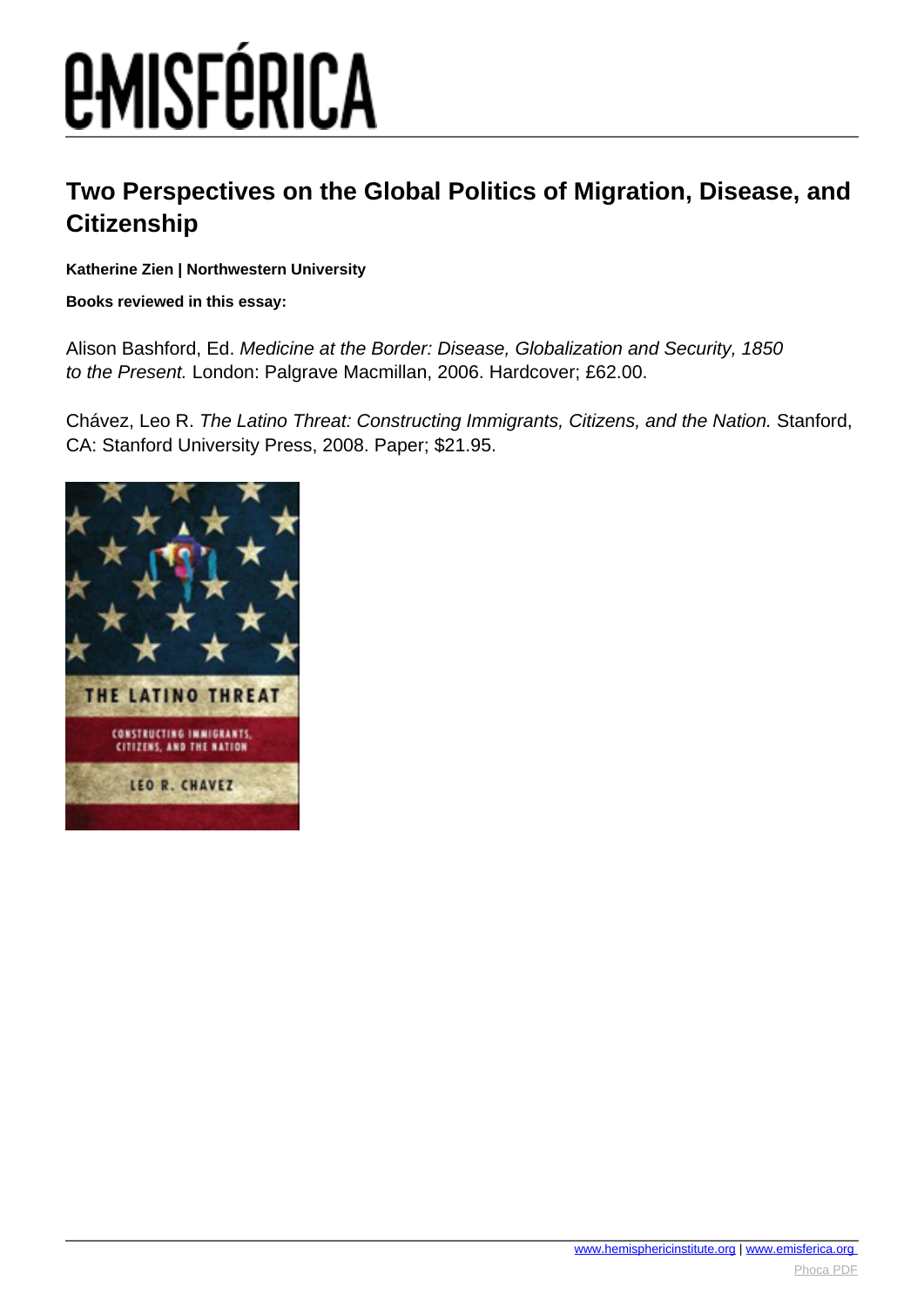# **EMISFÉRICA**



As recent headlines regarding outbreaks of "swine flu" attest, public health concerns know no borders. That communicable diseases such as swine flu have instigated pandemic fears, dominated media headlines, and exacerbated racial profiling and nativist anti-Mexican sentiment indicates the powerful effects of globalization's uneven development in two areas: public health, the central focus of Medicine at the Border, and immigration, which anthropologist Leo Chávez examines in The Latino Threat. Such treatments make these texts essential reading for scholars of the history and sociology of borders, (raced, classed, and gendered) bodies, and the discourses of fear that motivate nation-states to admit immigrants selectively and reassert their frontiers in moments of national panic.

The authors of Medicine at the Border and The Latino Threat address recent changes in the nature of global health and migration occurring within an increasingly socioeconomically divided landscape of neoliberal capitalism. As supranational organizations such as the World Health Organization increasingly intervene on behalf of global health imperatives, borders that have historically acted (at least in popular imaginaries) as cordons sanitaires prove porous, fostering "biosecurity's" conflation of disease with terrorism (Bashford 202). Complementing the notion of foreign incursion as terrorism are pervasive representations of immigrants as "anchor babies," or drains on the neoliberal welfare state (Chávez 79-140). As each text critiques these discourses, each also works to suggest political and discursive solutions.

Medicine at the Border opens by citing the need for a "world history of the geopolitics of disease prevention" (1) to discern patterns of Westernization and imperialism in global health policy, as increased volumes and speeds of travel, trade, and communications elicit unforeseen consequences both in terms of health resources and the renewed possibility of an emerging infectious disease (EID) outbreak. The volume's first section sheds light on transnational health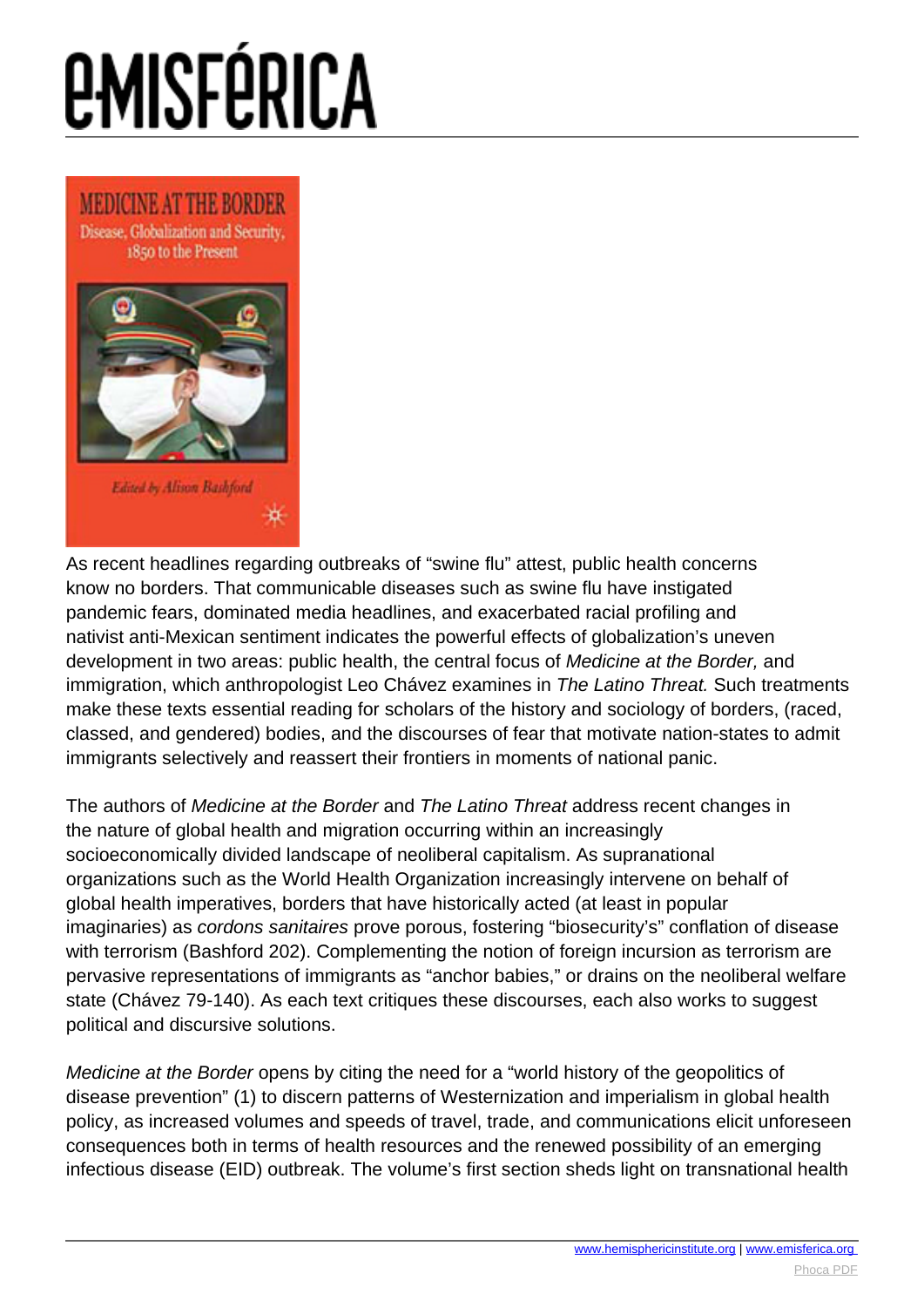## *<u>EMISFÉRICA</u>*

forums and imperial regimes throughout the nineteenth and twentieth centuries. Both Patrick Zylberman and Alexandra Minna Stern address the chauvinism and racism implicit in Euro-American projects to isolate or "purify" specific regions and populations. The section concludes with a treatment of shifts in the WHO's role and structure with the increasing need to transcend the sovereignty of nation-states (77). Continuing this examination of the WHO's internal affairs, David Fidler, Lorna Weir, and Eric Mykhalovskiy examine the political agendas underlying supranational bodies. Both cases serve as reminders that "global" health has not transcended the international politics of oligarchic inequities and therefore merits intensive ethical reform and vigilance.

Part II of Bashford's volume details recent changes in border screening and containment practices in Europe, North America, and other developed regions. While Bashford, Ian Convey, and John Welshman examine the UK's recent move toward a style of tuberculosis screening more like Australia's, Richard Coker and Alan Ingram analyze U.S., European, and UK management of chronic diseases – HIV, tuberculosis, and malaria – that place long-term stress on the healthcare systems of receiving nations. Coker and Ingram note that Kassalow's "narrow and enlightened self-interest" and "global engagement" figure crucially in national policy discourses surrounding the management of ill "foreign bodies" (161-162). Extending this discussion of "narrow self interest" versus "global engagement," Miriam Ticktin reveals subtexts of la mission civilisatrice within French practices of universalism and medical humanitarianism, as pioneered by Médecins Sans Frontières (117). Likewise, Renisa Mawani examines implicit racism discourses underlying Canadian immigration policy mandating HIV/AIDS testing. Mawani notes that "public health has…resurfaced as an issue of national security and once again figures prominently in reinscribing national borders by determining who belongs inside and outside the nation" (138).

Extending Mawani's focus on Canada's health policy, Claire Hooker and Carolyn Strange problematize Canadian health and government officials' responses to the SARS outbreak of 2003. These and other contributors note the unequal distribution of public health management resources in developed and developing nations, yet the text predominantly features Western and developed nations' case studies. With the exception of Sanjoy Bhattacharya's discussion of the intranational tensions of WHO intervention in India, little attention is given to national health landscapes in "developing" or Global South regions. While the volume's discussion of global health is comprehensive, its balance could be improved through greater focus on non-Western health management programs.

Whereas the contributors to Medicine at the Border emphasize the effects of globalization on public health, Leo Chávez approaches the concept of borders from a different angle: the specific case study of Latino/a immigrants residing in the United States. In The Latino Threat: Constructing Immigrants, Citizens, and the Nation, Chávez uses statistical data gleaned from ethnographic interviews with subjects in Orange County, CA to debunk myths of a "Latino reconquest" perpetuated by U.S. anti-immigrant groups and featured in media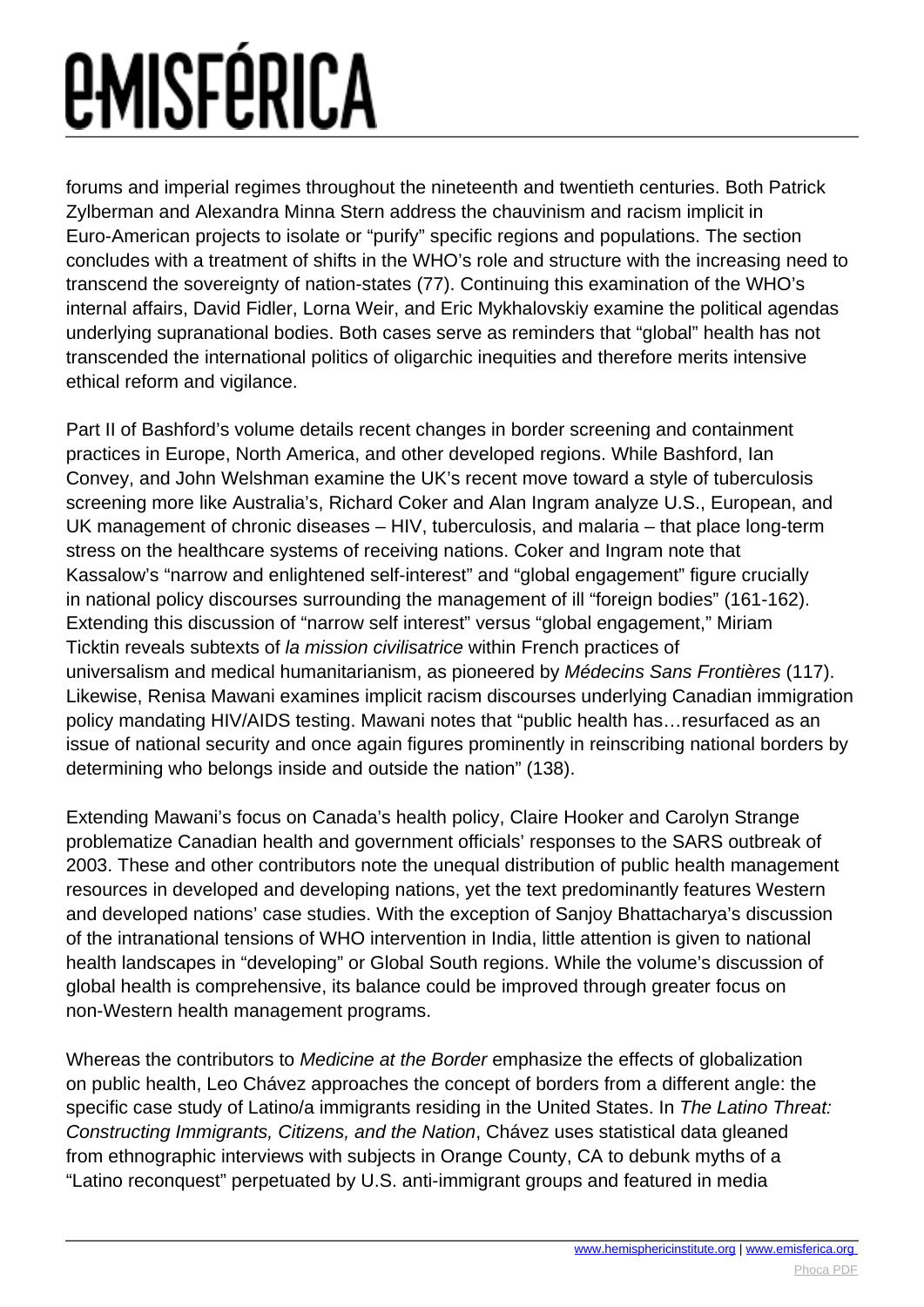## *<u>EMISFÉRICA</u>*

across the political spectrum. Mingling Gramscian and Foucauldian concepts of hegemony, biopolitics, and state control, cultural analysis, and quantitative data on Latino/a reproduction, acculturation practices, income, and civic engagement, Chávez demonstrates how material and symbolic understandings of citizenship and borders intertwine as nativist discourses and immigration policy (such as 2006's HR 4437; see Chávez 8-9) criminalize a rapidly growing population sector. Taken in the context of what Chávez terms the "Latino Threat Narrative" (26ff), the outbreak of "swine flu" might constitute another site for negative portrayals of Latino immigrants by media and anti-immigration groups. While The Latino Threat does not take up the spectre of communicable disease, the text does address issues of reproduction and fertility, organ transplants, and medical insurance to reverse the myth of Latinos (particularly undocumented immigrants) as a drain on the U.S.'s public healthcare system.

In Part I, "Constructing and Challenging Myths," Chávez interrogates the veracity of various premises of the Latino Threat Narrative using quantitative data gathered among immigrants and their children in Orange Country, California, to demonstrate that the actualities of Latina/o lived experience in the U.S. have little or no correlation to the "common sense" assumption that "Latinos are not like previous immigrant groups, who ultimately became part of the nation[…]. Latinos are unwilling or incapable of integrating, of becoming part of the national community. Rather, they are part of an invading force from south of the border that is bent on reconquering land that was formerly theirs (the U.S. Southwest) and destroying the American way of life" (2). By demonstrating that Latinos date and marry non-Latinos, learn English, attain increasing levels of education, homeownership, income, medical insurance subscription, and civic engagement with more time in the U.S., Chávez shows that Latino immigration is more beneficial for the United States than it is a hindrance. Even while his statistics find that Latinas are no more fertile than "white" or "Anglo" women, Chávez points to the real causes of labor migration: factors such as U.S. women's "sub-replacement" levels of reproduction, which spur real labor shortages. Moreover, Chavez demonstrates that reforming processes of citizenship attainment will have positive effects for integration, particularly for the "1.5 generation" composed of individuals brought to the U.S. under the age of fifteen (52), who have spent almost their entire lives in the U.S. but are undocumented. Because these individuals have little chance of gaining citizenship rights, their opportunities for success within "normative" political and economic institutions are minimal. The ultimate message: keeping "illegals" illegal compounds their poverty, vulnerability, and dependence on U.S. social services. Accompanying this point is Chávez's affirmation of Latinos as economically and socially upwardly mobile (55), though the discussion of Latinos as "neoliberal citizens" in the book's second half occasionally veers into the precarious terrain of the "model minority." Does integration mean having to rescind certain forms of cultural or religious practice, along with their attendant pleasures and social modalities? Must homeownership be key to the recuperation of an immigrant group?

Chávez's inquiries in the text's latter section, "Media Spectacles and the Production of Neoliberal Citizen-Subjects," deal primarily with news coverage and popular